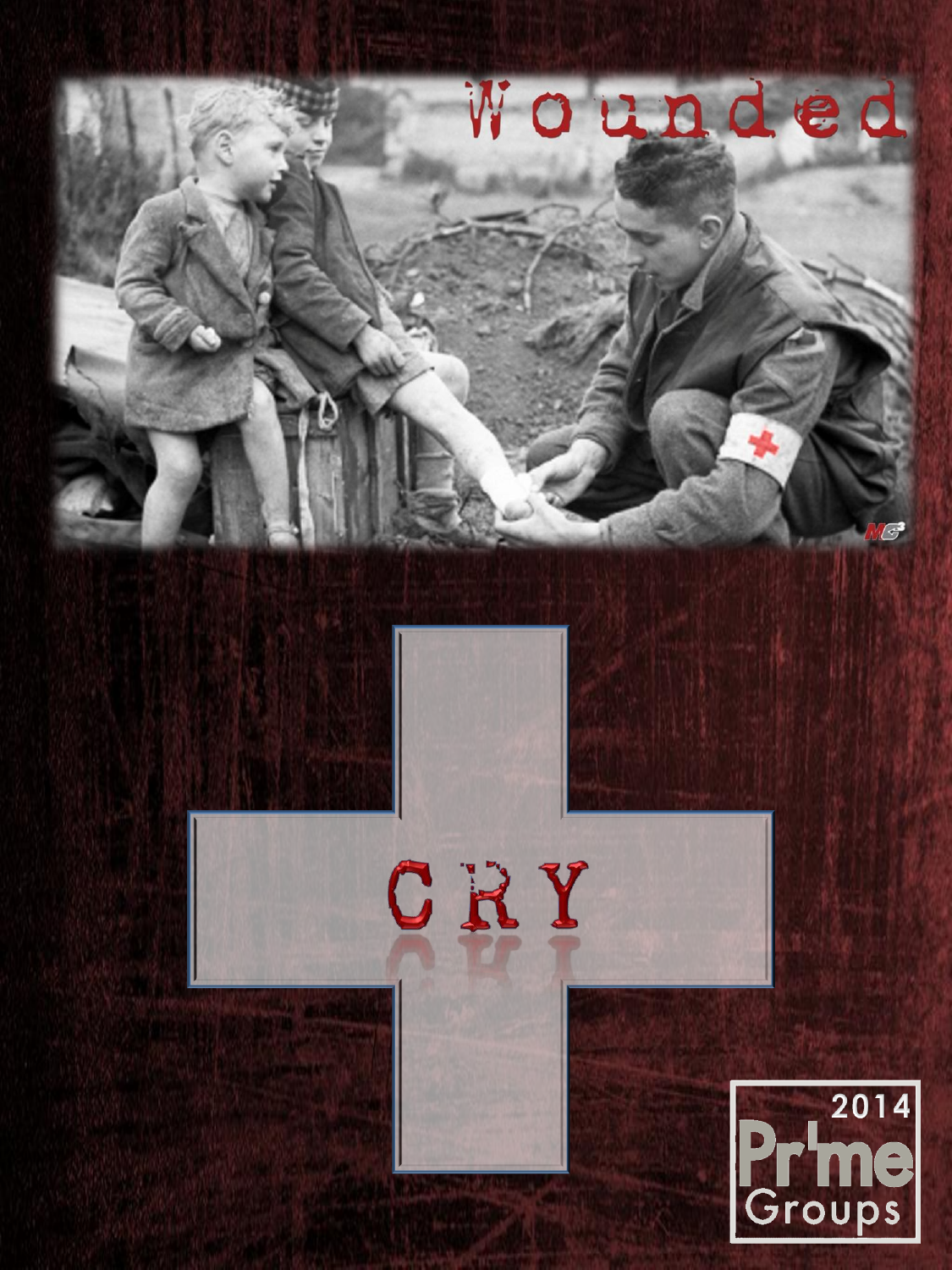## **Wounded Series- Cry Week of 3/2/2014**

**The Point:** When We're Wounded, God Understands **James 1:19-21**

## **Discussion Generators**

•**Read Habakkuk 1:1-11.** What stood out to you from this week's Point? (they can be funny, serious, stupid, or spiritual)

•Was anyone surprised by Habakkuk's questioning God about what he was really doing? Why? Prior to Sunday's point what was your take on questioning God?

•Why do you think bad things happen to us? How do you feel towards God when bad things happen in your life or in the lives of people close to you?

•What is the toughest event in your life that you've experienced? How did you feel in the first days/weeks after that happened? How about a year later? How about now?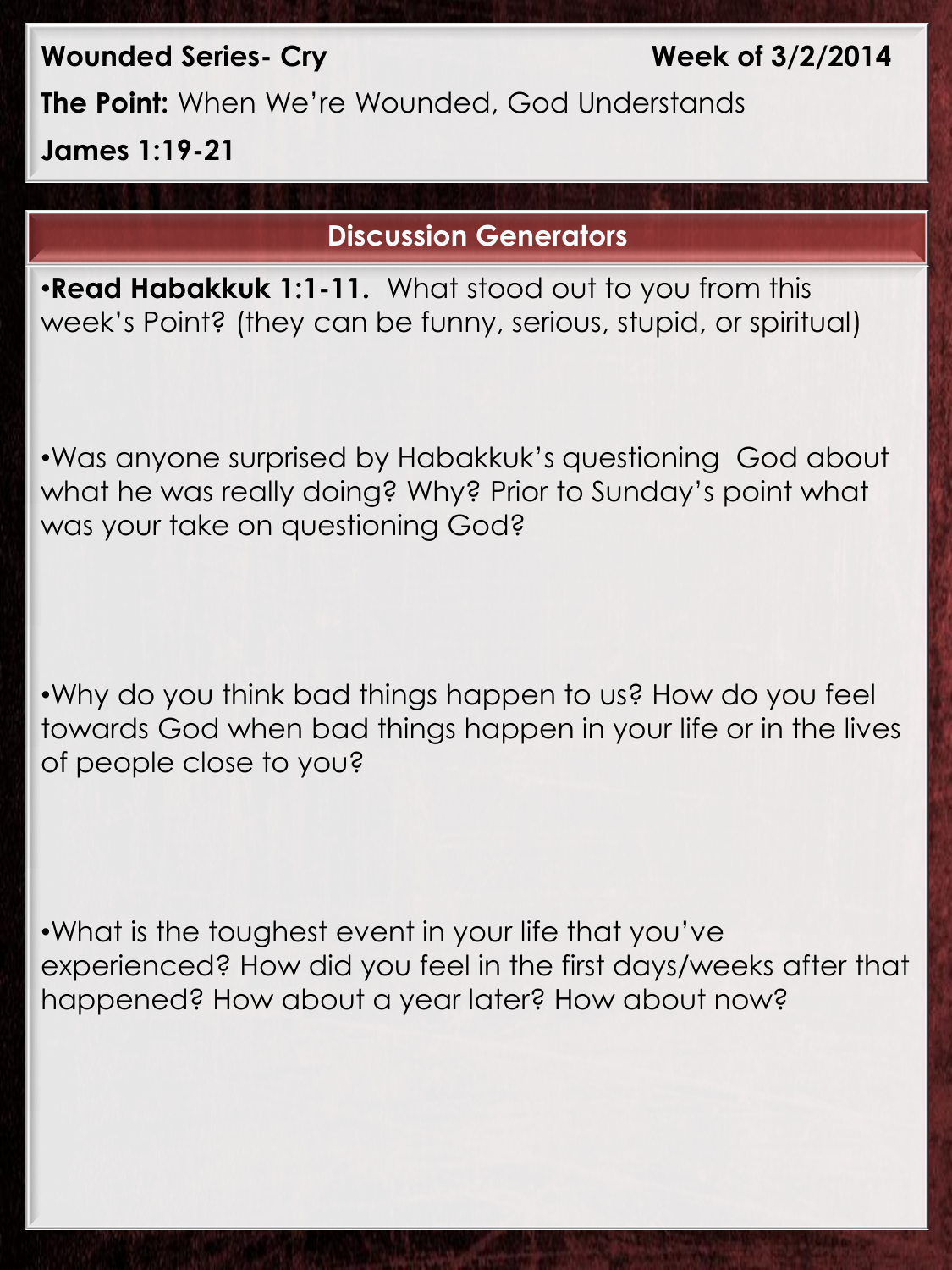•How do/did others in your life react to what you are/were going through, both good and bad? What is the one thing that you dreaded hearing others say while you are/were going through the hurt?

•Was God a part of your hurt in any way either good or bad? **How?** 

•King David lived through so much hurt in his life despite a life that appears to be completely blessed by God. David lived through his pain and had doubts often (**read Psalms 1:10**). David questioned God in these times and David was also fortunate to understand God's presence and love (**read Psalms 34:17 & 18**).

•During the point, we heard that bad things may happen for four different reasons: for our growth, discipline, ministry, and God's glory. When you look back on your own hurt and pain in life, have you seen any of those four reasons fulfilled?

•How have you seen those four reasons fulfilled in others lives?